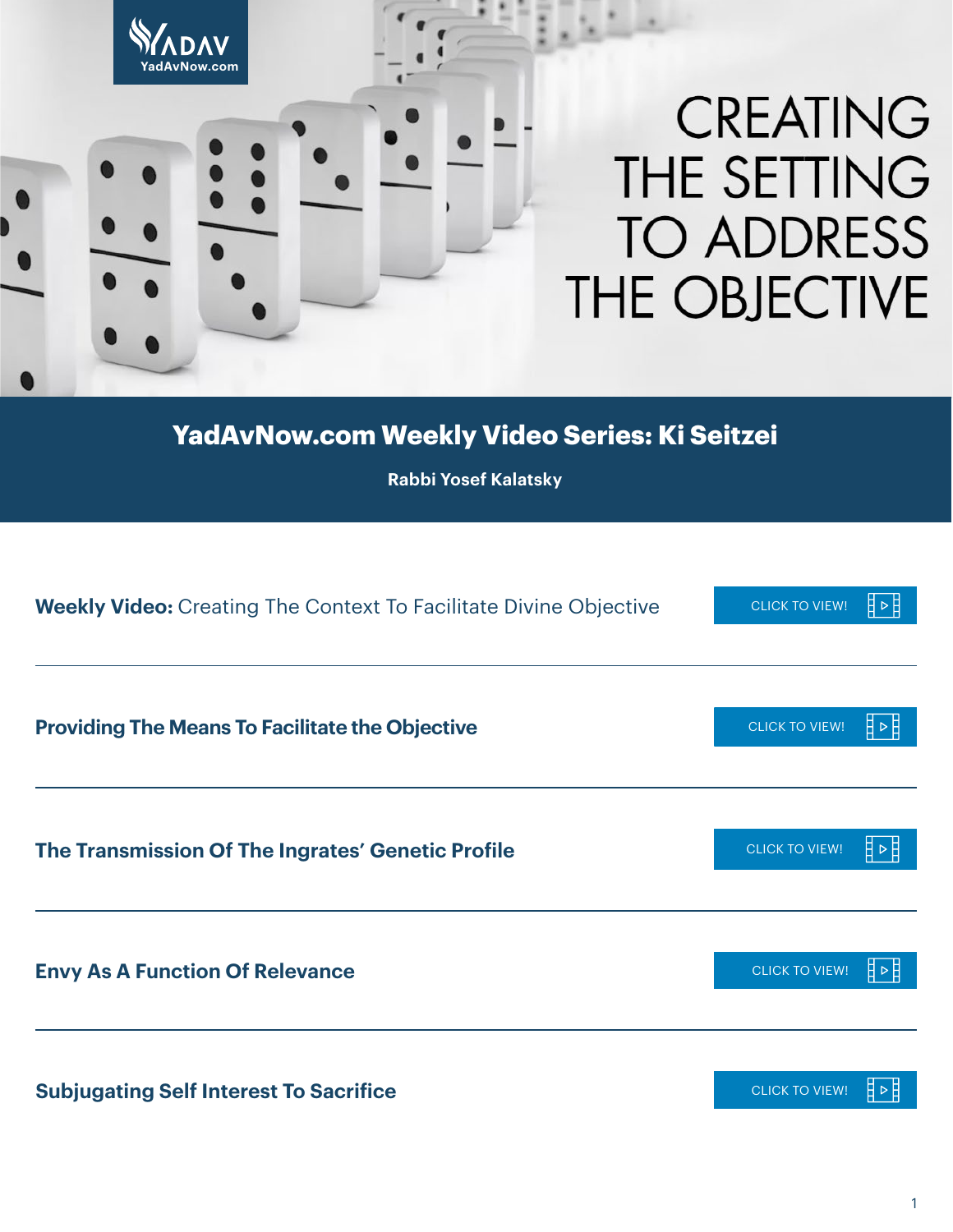# **YadAvNow.com Weekly Video Series: Ki Seitzei**

#### **Rabbi Yosef Kalatsky**

### **Initiative As Catalyst** [CLICK TO VIEW!](https://youtu.be/4POEKbzzacA)

- 1. Midrash: One mitzvah engenders another.
- 2. Rav Chaim of Volozhon: Performing a mitzvah in the spirit of Purity engenders one to do another.
- 3. Multiple positive and negative commandments are juxtaposed in the portion of Ki Seitzei.
- 4. Example: Seeing a mother bird nesting on her chicks or eggs, one must send off the mother before taking the chicks or eggs.
- 5. This is followed with a mitzvah of putting a parapet on one's roof when building a house.
- 6. Next: The negative commandment not to plant wheat near a vineyard.
- 7. Next: The negative commandment not to plow with an ox and donkey together.

### **Is Liability Attributed to G-d's Agent <b>Interpretent and [CLICK TO VIEW!](https://youtu.be/vtdHKTC5f70)** CLICK TO VIEW!

- 1. There is a mitzvah to make a parapet on one's rooftop.
- 2. If one falls to his death due to a lack of an enclosure, there is liability to the homeowner.
- 3. The text of the verse reads, the one who falls that will fall.
- 4. Sifri: The one who was destined to fall (die) will fall.
- 5. There is a negative reflection on the homeowner because he was used as the medium to implement the death of this individual.
- 6. There is a dictum in Chazal, G-d brings detriment through those who are culpable.
- 7. Why is the homeowner any less than the executioner of the Court who has no liability for being the agent to take one's life?

#### **The Delinquent Debtor is Basis for Disqualification**

- 1. An Amonite or Moabite who convert to Judaism are considered illegitimate Jews.
- 2. They didn't extend bread and water on the way when you left Egypt.
- 3. And they commissioned Bilaam to curse you.
- 4. Ramban: The claim against them is they are indebted to the descendants of Avraham, who saved the life of Lot, their antecedent.
- 5. Avraham rescued Lot from the 4 mightiest kings and from Sodom.
- 6. Had they the capacity to be appreciative, they would have offered their hospitality.
- 7. Ohr Hachaim Hakadosh: Although Moav sold bread

8. Next: The positive commandment of putting fringes on a four-cornered garment.

- 9. Midrash: When one mitzvah engenders another, G-d provides the financial to create the context for the mitzvah. ent of puttir<br>
engenders<br>
create the core<br>
ept for fear o<br>
which man is<br>
che degree of<br>
tion is set filiana.<br>
the material<br>
cluck To View<br>
che pays by the Egyp<br>
the Jews.<br>
ent of the pays the Jews.<br>
ent of the ho<br>
falls be
- 10. Gemara: All is predestined except for fear of Heaven.
- 11. Free choice is the area for which man is allotted to dictate.
- 12. One's choice will determine the degree of capital that G-d will provide.
- 13. Gemara: One's material allocation is set from Rosh Hashana to the next Rosh Hashana.
- 14. G-d includes in that allocation the material means to be able to execute the mitzvah.

### ᅤ╺ᅤ

- 8. Ramban: If the Bondage in Egypt was preordained by G-d at the covenant between the parts, why were the Egyptians held accountable?
- 9. He explains if the Egyptians had instituted the Bondage, as G-d's agent there would be no liability.
- 10. The bondage was precipitated by the Egyptians due to their insecurity and hate for the Jews.
- 11. The executioner as the agent of the Court is functioning as G-d's agent, there is no negative side.
- 12. There is a degree of culpability to the homeowner despite the fate of the one who falls because it is due to his irresponsibility for not providing the parapet.

### [CLICK TO VIEW!](https://youtu.be/5NHW0IjFP6w)

and water to the Jewish people, they had given to them gratis without payment.

- 8. It was a ploy to draw the Jews into the clutches of The Moabite women.
- 9. Midrash: An example of liability is when one does not do an act of kindness with someone who is not in need of kindness.
- 10. Amon & Moav became illegitimate when they did not offer their bread and water to the Jews in the desert.
- 11. The Jewish People were fully self sufficient at that time; they had Manna and wellspring.
- 12. If Amon and Moav had felt indebted to the Jews for their existence they would have not used the sale of the water and bread as a ploy to ensnare them.

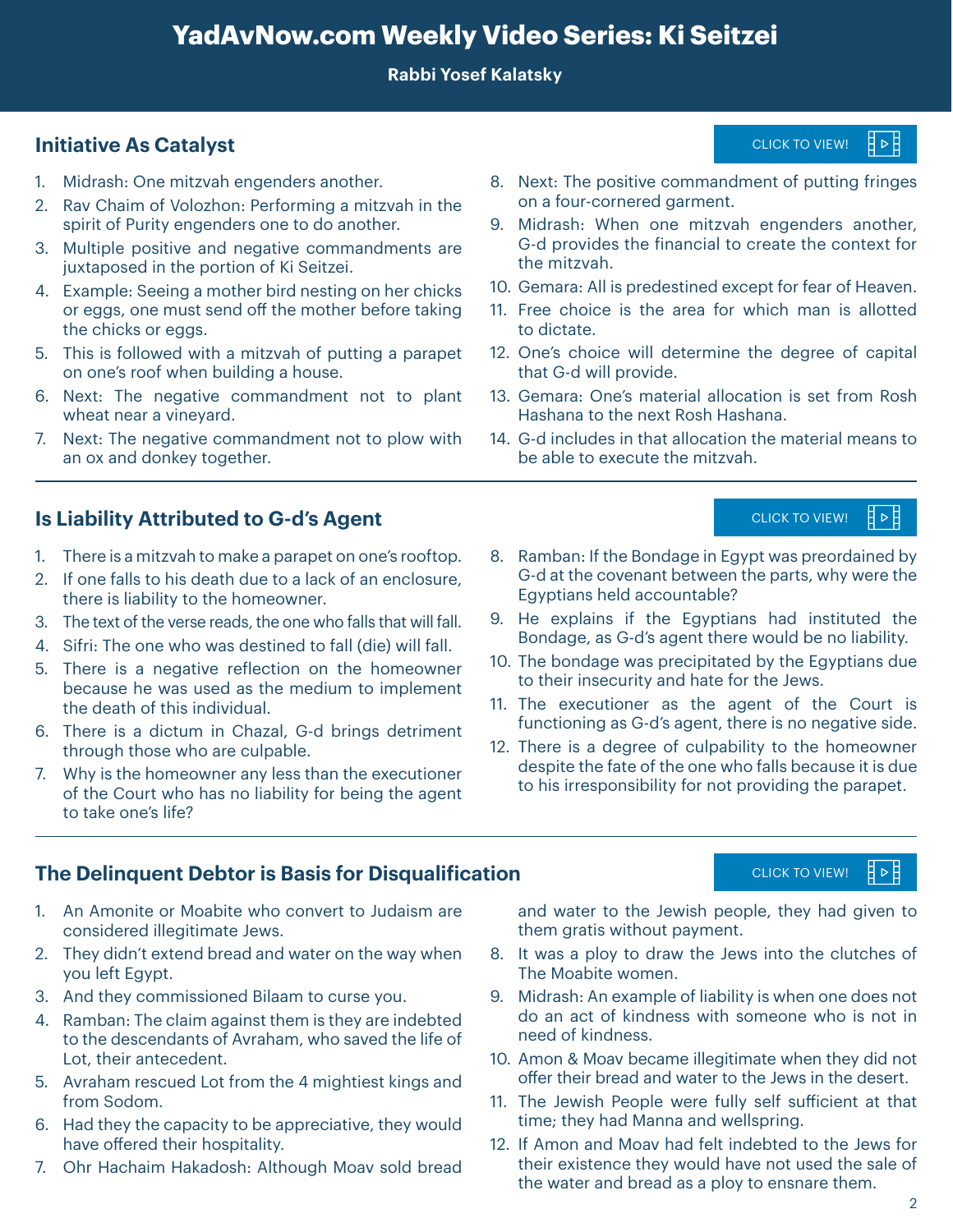

# **Yad Avraham Institute**

**(**® 810 Seventh Avenue, New York, NY 10019 (? ravkalatsky@gmail.com (2(212) 259-0300 **YadAvNow.com** 

# Weekly Torah Commentary Series: Ki Seitzei



# **CREATING** THE SETTING **TO ADDRESS** THE OBJECTIVE

# **G-d the Provider**

*Ki Seitzei*: The *Torah* delineates a number of commandments that are presented in succession.

*Midrash*: The reason the *Torah* presents these *mitzvos* in succession is to teach us the principle of "the performance of one mitzvah draws one to perform another mitzvah (mitzvah goreres mitzvah)."

When one performs a mitzvah it creates a dynamic that draws the individual to perform another mitzvah, which G-d will present to him.

Midrash: In addition to the spiritual dynamic caused by "mitzvah goreres mitzvah," it is also the mechanism through which G-d provides the individual with the material means to perform the next mitzvah. Many mitzvos that a Jew performs requires a physical context in order to actualize it.

Torah: "If a bird's nest happens to be before you on the road…You shall surely send away the mother...and you

will prolong your days. If you build a new house....You shall not sow your field with a mixture…You shall not plow with an ox and a donkey..."

Midrash: If one performs the mitzvah of sending away the mother bird to take its young (or its eggs) one will merit prolonged days. The juxtaposition of the next mitzvah teaches us that the previous mitzvah will draw and encourage another mitzvah to come about, namely, the building of a parapet on one's roof (which is a positive commandment). How is one to fulfill this mitzvah if one does not have the means to build a new house? G-d will provide him with the means to build a house so that he may fulfill the mitzvah of building a parapet.

We see that the performance of a mitzvah not only presents the opportunity for one to perform another mitzvah but G-d also provides the material means to perform that mitzvah. There is a negative commandment of not planting two species of plants next to one another such as planting a wheat field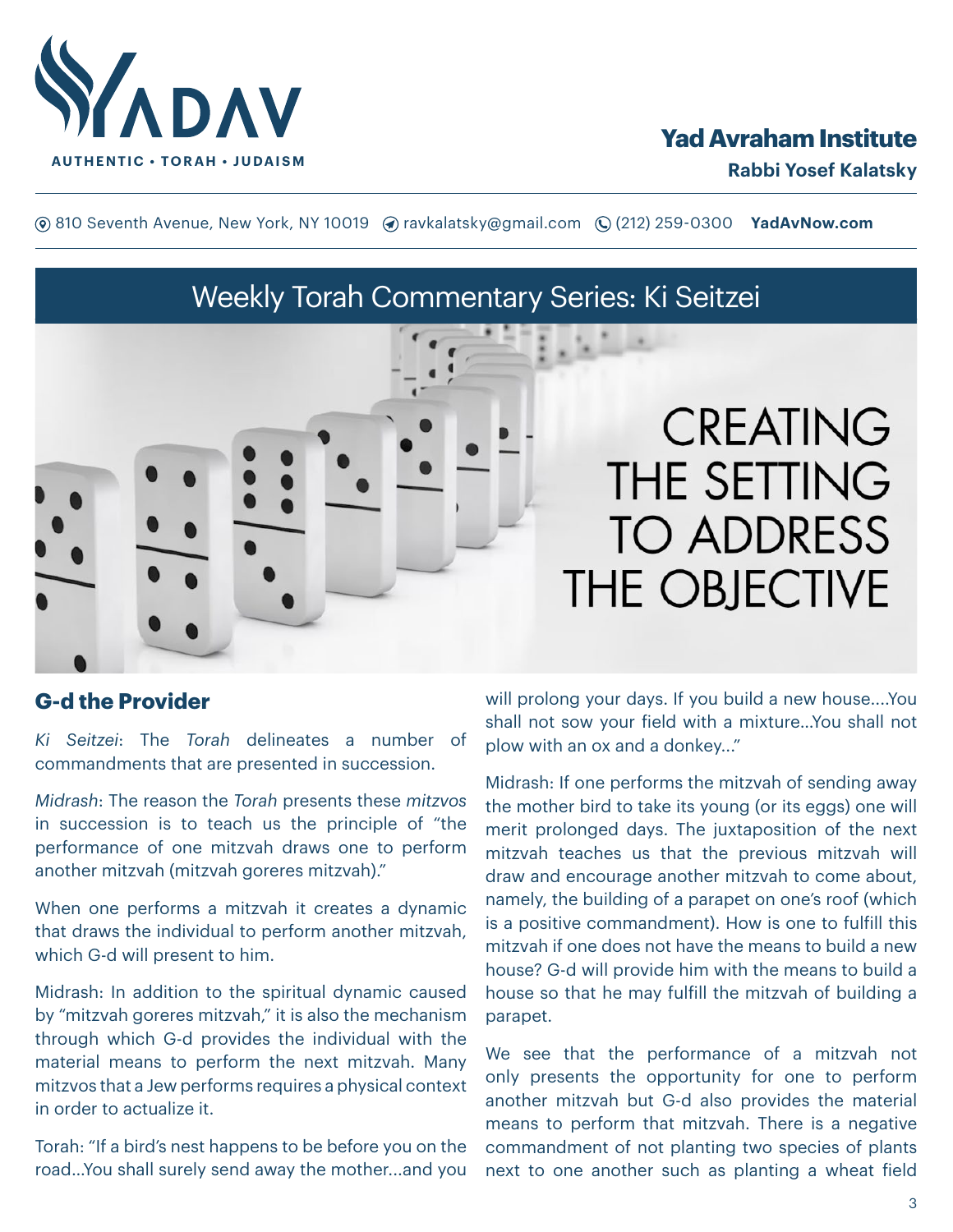next to a vineyard. If one does not own a vineyard or a wheat field, how can one perform the mitzvah of refraining from its planting? G-d will provide him with the context, the field and the vineyard, to allow him to fulfill the mitzvah.

There is another negative commandment that one is not permitted to plow a field by working two species of animals together such as a donkey and an ox. If one does not have a donkey or an ox, G-d will provide him with the ox and donkey to fulfill the mitzvah. We see from the juxtaposition of the various mitzvos the principle of "The performance of one mitzvah draws one to the performance of another." At each juncture of this process, G-d will provide the material need to facilitate the fulfillment of that particular mitzvah.

Mishna in Ethics of our Fathers: "One transgression (even of a minor nature) will lead to another transgression (that is more severe) aveira goreres aveira)." When one sins, it gives rise to a negative force that encourages the individual to sin again.

Portion of Shoftim: "But if there will be a man who hates his fellow, and ambushes him and rises up against him, and strikes him mortally and he dies…"

Rashi citing Chazal: "Because of the initial hate that he had for his fellow, this individual waited in ambush for him. From here, we learn that if one transgresses a less severe mitzvah, it will cause him to transgress a mitzvah of greater severity. Since he was in violation of the negative commandment which forbids one to hate one's fellow Jew, it ultimately caused him to transgress the commandment, 'Thou shall not commit murder.' This is the reason the verse predicates the act of murder with the mention of 'a man who hates his fellow.'" Otherwise, this would be considered superfluous.

Chazal are extrapolating from the verse that there is something innately negative when one harbors hatred in one's heart against his fellow. It is because of this intense negative spiritual energy that the individual will be drawn to commit murder based on the principle of "aveira goreres aveira (one sin brings to another)." This tragic consequence is not because of any natural progression that the one who hates will ultimately kill, but rather it is something based on the innate negative energy that is created when one hates his fellow.

Mishna in Ethics of Our Fathers: "You need to consider three things and you will not come to sin… (one of them is) Ultimately one will need to come to judgment and computation (din v'cheshbon)."

Vilna Gaon z'tl: One would think that computation and the audit of one's record should precede judgment because it is only after one's record is scrutinized evaluated could judgment be rendered. Nevertheless, Chazal state first there is "judgment" and then "computation."

Vilna Gaon z'tl: It is understood that judgment is predicated on a prior computation and evaluation of one's record. However, the "computation" that is mentioned in the Mishna is another level of computation. It is to evaluate and determine what mitzvah could have been accomplished at the particular moment that the sin was committed.

Chofetz Chaim citing the Jerusalem Talmud explaining it based on Vilna Gaon's interpretation: For every word of Torah that one studies, one fulfills a positive commandment. If one studies for a period of time that is no more than a half an hour for example, one can fulfill the positive commandment of the study of Torah thousands of times.

Based on the principle "The study of Torah is the equivalent of all of the mitzvos combined (talmid Torah keneged kulom)," by studying for that short period of time, that individual's spiritual accomplishment is the equivalent of fulfilling the entire Torah multiple times. However, if one engages in lashon ha'rah (negative speech) then one is not only liable for the negative speech, he is also liable for all the words of Torah that he could have studied during the time that he was sinning when he said something that he was not permitted to say. Thus, the magnitude of the transgression of speaking lashon ha'rah is spiritually catastrophic.

When one reflects upon the concept of aveira goreres aveira he perceives it within the context of overt transgression and not within the context of passivity such as not choosing to perform a mitzvah that is incumbent upon him such as the study of Torah. Although when one engages in mitzvos, G-d provides the physical means and spiritual motivation to perform other mitzvos; nevertheless, if one does not study Torah because he was engaged in doing something that was not permitted, simultaneously because of his state of passivity regarding positive commandments, there is also a negative dynamic that is at work at the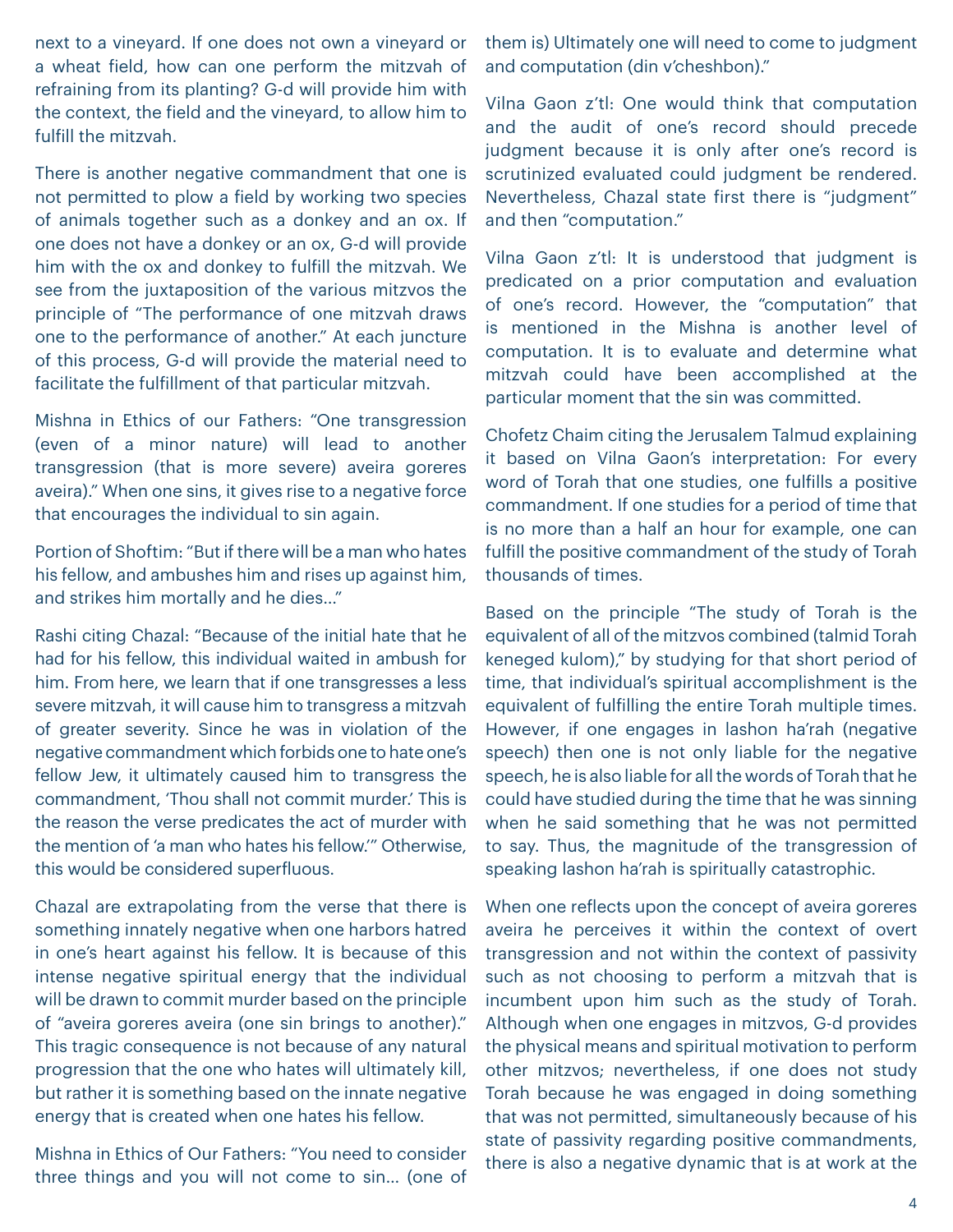same time. This will undermine and interfere with the dynamic that would allow him to advance spiritually.

# **The Value of the Unfathomable**

Torah: "If a bird's nests happens to be before you on the road…you shall surely send away the mother bird and take the young (eggs) for yourself, so that it shall be good for you and will prolong your days."

Midrash citing a verse from Proverbs: "'Your heart must be cognizant of everything that is a protector because from it all life emanates.' Reb Ada says, 'There are 248 positive commandments that correspond to the limbs of a human being. Every day the mitzvos cry out to man saying, 'Please perform us so that you shall live through our merit and so that you should have prolonged days. There are 365 negative commandments which correspond to the days of the solar year. Every day the sun screams out from the time it rises until the time it sets, 'I decree upon you that he who has lived to this day should not transgress. You should not sway the balance for yourself and the world to the negative.'"

Midrash: "The Torah discusses the mitzvos of sending away the mother and honoring one's father and mother. What is the reward for these mitzvos? One will have prolonged days. These are the only two mitzvos that the Torah reveals their reward. The reward for the other mitzvos remains concealed. This is similar to a king who sends workers to plant his field and he did not reveal to them the fee they would receive for their work. When the evening came, each worker who planted a tree received the same reward. Regardless of what type of tree was planted, each of them received the same golden coin.

"However, we who have planted many trees, how much more golden coins should we receive?' What is the reward for performing the mitzvah of sending away the mother bird? It is prolonged days. If for a mitzvah that has no monetary cost or physical strain, one receives such a precious reward, how much more so is one deserving of reward for performing mitzvos that require one to incur costs and effort?

"The reason G-d did not reveal the reward for performing the mitzvos of the Torah is so that the Jewish people should do them not for the sake of reward but for the sake of the Master. As we learned, 'One should serve the Master not for the sake of receiving reward.'" If the Torah had revealed the reward for the mitzvos, one would be motivated to perform them for the sake of the reward and not for the sake of G-d. If one were to perform the mitzvos for self-interest it would cause them to be deficient.

The true value of a mitzvah is based on the level of selfless dedication that is infused into its performance. Thus, by concealing the reward for mitzvos, the Torah is allowing the Jewish people the opportunity to be beneficiaries of the greatest degree of reward, which is performing the mitzvah for the sake of one's Maker. Through the mitzvah of sending away the mother bird, G-d only allows one to have an inkling of the value of a mitzvah. However, the thrust and perspective of the Jew must be to perform the mitzvos for the sake of the Master.

### **The Jewish People's Responsibility for Existence**

Torah: "Remember what Amalek did to you, on the way when you were leaving Egypt…" It is a positive commandment to remember what Amalek had done to the Jewish people after the Exodus and to recite the verses of the Torah that recall this event.

Malbim in his commentary: All the detailed information that is stated regarding the mitzvah of remembering Amalek is to give an understanding and appreciation for the evil of the Amalekites. He explains that there are a number of reasons a nation goes to war. It is either for the acquisition of territory, or for defensive reasons when one nation is threatened by another. It can also be for the sake of religion (holy war).

Torah: All of the reasons one nation goes to war have no relevance to the Amalekites. As the Torah states, "They were attacked on the way…" Meaning, the Jewish people at that moment had no land of their own, and thus they were not attacked for territorial reasons.

Torah: "They were fatigued and weary…" clearly indicating, that the attack was not for defensive reasons because the Jewish people were not a threat. The verse continues, "And they (Amalek) did not fear G-d." The Amalekites were an atheistic people. Their motive for attack was not for religious reasons. Nevertheless, they attacked the Jewish people only because they were G-d's people, His representation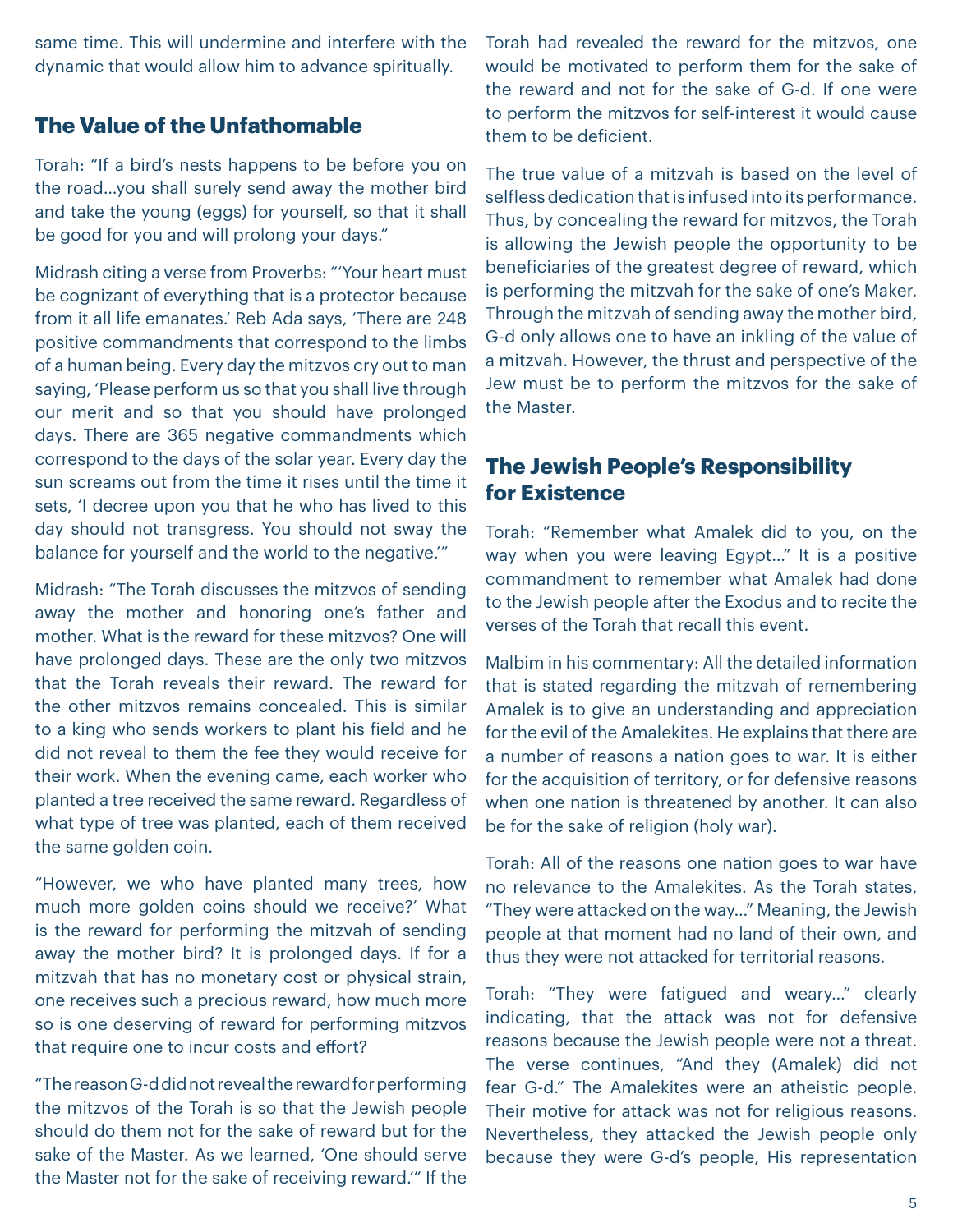in the world. Their attack was an expression of their defiance and intolerance of G-d's existence. Thus, when they attacked the Jewish people it was an affront to G-d. Therefore, there is a positive commandment to remember what Amalek had done to the Jewish people in order to understand why they must be obliterated from the face of the earth.

Midrashl: The attack of the Amalekites against the Jewish people after the splitting of the Sea and the destruction of the Egyptian armies is analogous to a fool jumping into a scalding bath that others are afraid to approach because of the intensity of its heat. Although the fool who entered into the bath is burnt; he nevertheless cools down the water for others to enter. They are no longer afraid to approach the bath.

After the nations of the world witnessed the awesome miracles of the splitting of the Sea and the destruction of Egypt by G-d on behalf of the Jewish people, stood in fear and awe of the Jewish people because an aura had been created. They would not consider approaching them with a sinister intent. However, after the Amalekites had attacked them, the special aura was removed. The Jewish people were no longer seen as extraordinary. G-d therefore said, "My Throne is not complete until the Amalekite people are obliterated from under the heavens."

The attack of the Amalekites against the Jewish people took place in Rephidim as the Torah states, "Amalek came and battled Israel in Rephidim."

Midrash: The reason the Torah identifies the location (Rephidim) of the battle against Amalek is the it is giving an understanding why they were vulnerable to attack at that moment. It is because their degree of Torah study was deficient and thus they forfeited their protection from G-d. The only way the Jew can merit protection from Amalek is by engaging in Torah study. Why is Torah study the only protection for the Jew against Amalek?

Torah regarding the blessing that Yitzchak our Patriarch had given his son Yaakov: "The voice is the voice of Yaakov, the hands are the hands of Esav…"

Midrash in Echah: What Yitzchak had actually said to Yaakov was, "As long as the voice is the voice of Yaakov – as long as the Jewish people utilize their voice as Yaakov had done for Torah study and prayer, they will be protected." Yaakov is known as the Patriarch who

represents Torah study as it states, "He was the perfect man who dwelt in the tent (of Torah)." If this is so, then "the hands will not be the hands of Esav."

However, if the Jewish people do not properly utilize their voice for Torah study and prayer, then the hands will be the hands of Esav. Meaning the Jewish people will fall prey to the cruelty of Esav. Since the Amalekites are the descendants of Esav, when the Jewish people were not sufficiently engaged in Torah study, they were vulnerable to their attack.

Yermiah: "If not for My covenant, which is in effect day and night, the statutes of heaven and earth would not be put in place."

Gemara in Tractate Nidarim: "The Covenant" is referring to the study of Torah, which must be in effect continuously in order to maintain existence. Thus, the Jewish people are responsible to maintain existence through their study of Torah. If they should fail in their responsibility, they are putting existence into jeopardy. Thus their culpability is that they will be vulnerable to the attack and hatred of Amalek.

### **Demonstrating One's Love for G-d**

Torah: "If a man will have a wayward and rebellious son, who does not hearken to the voice of his father and the voice of his mother, and they discipline him, but he does not hearken to them, then his father and mother shall grasp him and take him out to the elders of his city and the gate of his place. They shall say to the elders of his city, 'This son of ours is wayward and rebellious; he does not hearken to our voice; he is a glutton and a drunkard.' All the men of his city shall pelt him with stones and he shall die."

Gemara in Tractate Sanhedrin: This individual assumes the status of the "rebellious" son only when he steals from his parents to buy a small measure of meat and a half a pint of undiluted wine to satisfy his desire. When his parents become aware of his errant behavior, they take him to the Court and he is given lashes. If he should repeat this behavior, and his parents again take him again to the court, he is judged as a "rebellious" son and is put to death by stoning.

Gemara: Although this child had only stolen a small amount of money to purchase an amount of meat and wine that is inconsequential to satisfy his desire, he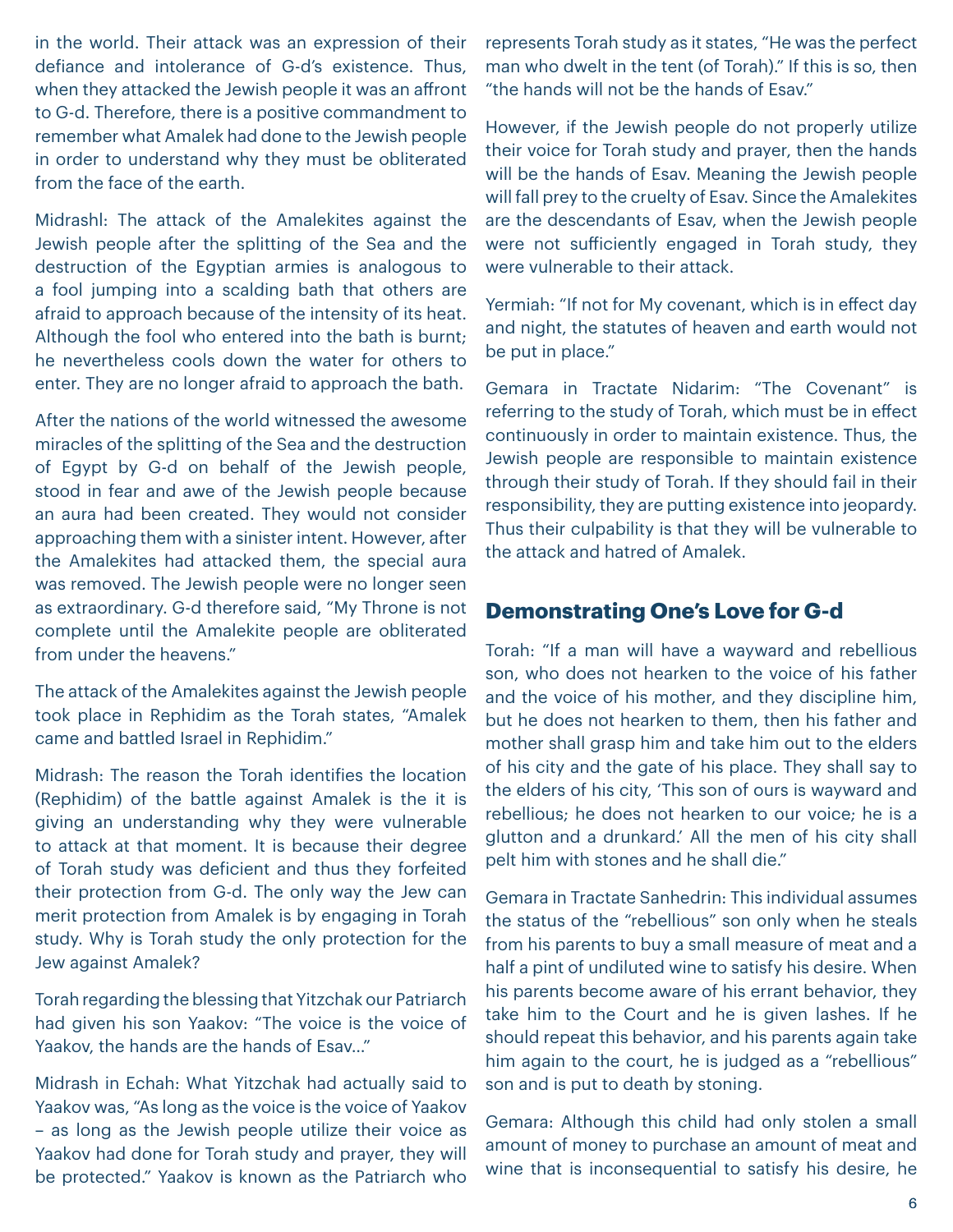is put to death because as Chazal explain "It is better that he should die in an innocent state than in a more liable state." If this addictive behavior should continue he will ultimately consume the assets of his father and resort to murder to support his habit.

Mishna in Tractate Sanhedrin: The incident of the "rebellious son" never actually happened and will never come to be because it is not possible to meet all the criteria that are set forth by the Torah to establish the child as a "rebellious son."

Mishna: "If this is so, why does the Torah discuss all the aspects pertaining to the rebellious son that ultimately lead to his death?" The Mishna answers, "It is for the purpose to delve into it and to receive reward for its study."

Rabbeinu Bachya: If the purpose of this portion is to provide the individual an opportunity for the individual to study Torah, then why is this subject matter chosen regarding the mitzvah of studying Torah? One could have studied any portion of the Torah and have been worthy of reward for its study.

Rabbeinu Bachya citing Rashbah (Rabbeinu Shlomo Ben Aderes): There is a special lesson to be learned from this portion. It is a lesson for one to learn to what degree one must demonstrate his love for G-d.

The Torah describes in detail a situation in which a mother and father take their son to the Rabbinic Court to be prosecuted and reprimanded for his glutinous and defiant behavior. They do this despite the fact that they understand the consequence of their initiativethat ultimately he will be put to death if he repeats the behavior. Although their child's errant behavior could have been dismissed and attributed to immaturity or a phase of his life, they chose to heed the directive of the Torah, appreciating the gravity of their son's state, and thus bring him to justice. They as parents were able to suppress their natural love for their child because of their love for G-d, which supersedes all.

Rashbah: The parents' initiative regarding the "rebellious" son is the equivalent of Avraham's demonstration of his love for G-d through the Akeidah (The Binding of Yitzchak). Just as Avraham was willing to sacrifice for the sake of G-d so too should every Jew be willing to sacrifice.

The Binding of Yitzchak was the most difficult of the ten tests that were presented to Avraham our Patriarch. The test was meant to see if Avraham's love for G-d would surpass his love for his most beloved child Yitzchak, who was born to him in his old age. As difficult as it was, Avraham was able to subordinate his own understanding and conflicts of interest to do the Will of G-d. Similarly, the lesson to be learned from the "rebellious son" is that every Jew must be willing to sacrifice for the sake of G-d by submitting to His Will despite the personal consequences. If the Torah dictates a certain course of action, then one must adhere to it. This is the meaning of the statement in the Mishna "to delve into it to receive its reward."

Very often in life, one may be confronted with situations in which he must make a decision; however, because of his own conflicts of interest it is difficult to choose the proper path. One may need to choose to forfeit material gain or comfort because of what is dictated by the Torah.

Torah (in the Shema): "You shall love Hashem, your G-d with all your heart, with all your soul…"

Chazal: "All your soul" means that one must be willing to sacrifice his life for G-d. However, Sforno explains that when the Torah states, "with all your soul" it does not necessarily mean that one can fulfill this mitzvah only when one sacrifices his life for G-d, but rather one need only sacrifice his desire. When one has a desire for something and at that moment chooses to suppress it for the sake of G-d it is considered a significant sacrifice, because his love for G-d surpassed his love for himself.

If one were to observe an evil person succeeding in all aspects of his life, one could consider becoming his partner to be a beneficiary of his financial gain. However, the verse states regarding positive predicament of the evil person in this world, "G-d compensates His enemies in order to destroy them." The good fortune that the evil one receives is actually the basis of his destruction.

Mishna in Ethics of our Fathers: "Distance yourself from a bad neighbor; do not attach yourself to an evil person; and do not despair from tragedy."

Chazal: If one attaches himself to the evil even for the sake of personal gain, because ultimately the individual evil one will be destroyed, all those associated with him will suffer a similar fate. Although the material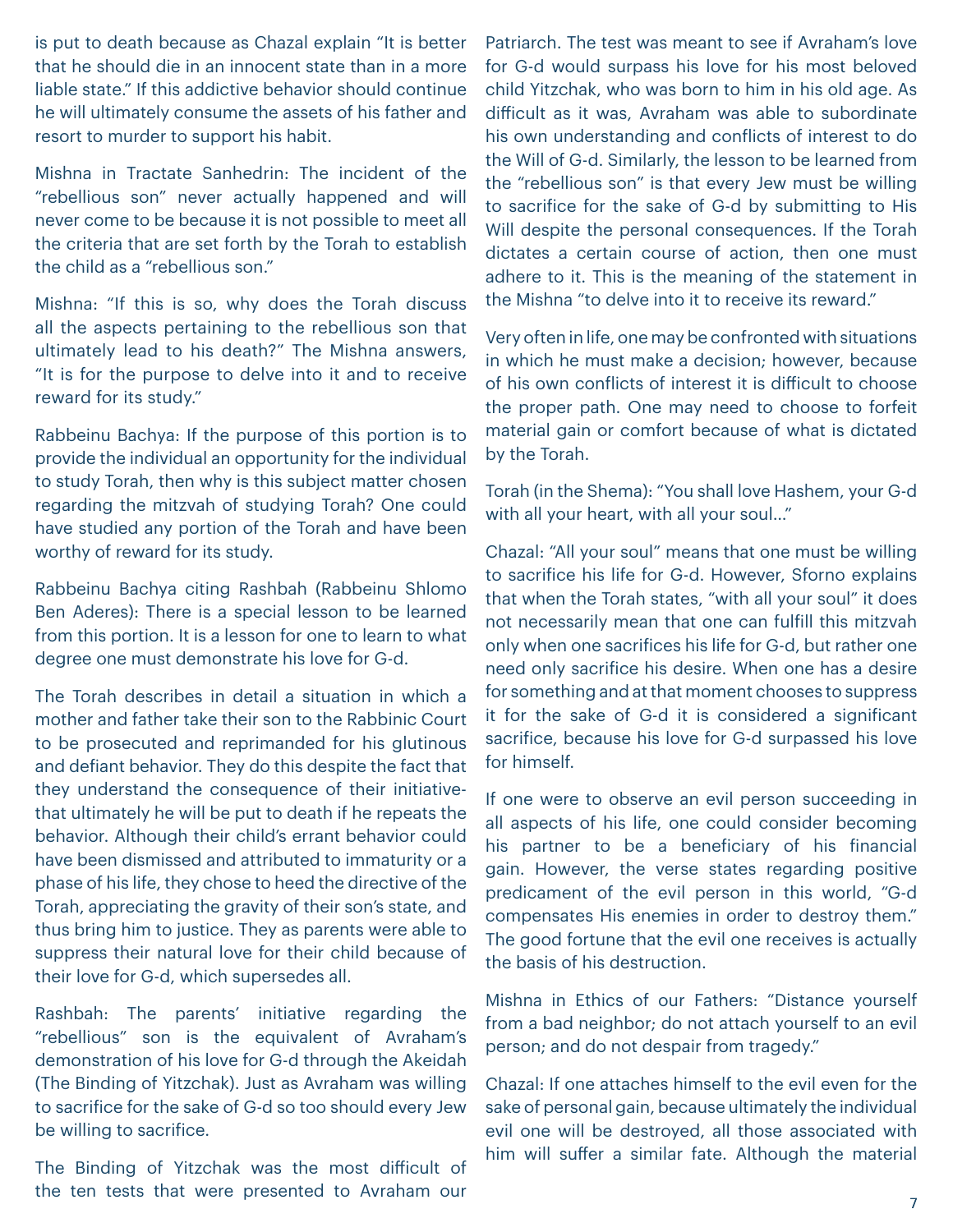opportunity is at hand, the Torah tells the Jew that he must not be associated with the evil person, he must thus suppress his desire for material success to do the will of G-d. One may have many rationales to justify not adhering to the dictates of the Torah, because of his conflicts of interest, the lesson that one must learn from the parents of the rebellions son, is despite one's desire one must sacrifice for the sake of the truth that is being communicated through the Torah.

# **The Importance of Being Perceived in a Proper Light**

Torah: "Remember what Amalek did to you… you shall wipe out the memory of Amalek from under the heaven- you shall not forget!"

Midrash citing a verse from Psalms: "'May the iniquity of the forefathers be remembered by G-d, and may the sin to the mother not be blotted out.' To whom is King David referring? The holy Patriarchs, who were the forefathers of Esav, were devoutly righteous…. How then will the sins of the forefathers be remembered before G-d? King David is referring to the sin committed by Esav against his forbearers. What did Esav do? Each of the Patriarchs was destined to live 180 years. Yitzchak had lived 180 years.

"Similarly, Avraham was meant to live 180 years; however, because of what Esav was destined to do and become, five years were taken from Avraham's life. G-d had promised Avraham that he would pass away in a 'good old age'. In order to keep this promise, Avraham could not witness his grandson pursuing an evil path. Therefore, G-d shortened his life by five years. On the day that Avraham passed away, Esav, the evil one, committed five cardinal sins. King David is referring to the sin of Esav, that he had caused the life of his grandfather to be shortened. This is the iniquity that will be remembered by G-d."

Avraham, our Patriarch had introduced G-d as the Supreme and Omnipotent Being to the world and thus gave meaning to existence. Every moment of his life was fully dedicated to espousing monotheism to dispel paganism. If Avraham had lived an additional five years, all of existence would have been impacted in a profound manner. The fact that Esav's evil behavior, had denied Avraham an additional five years, had limited the spiritual advancement of the world until the end of time.

Midrash: "Had Avraham lived to witness Esav's going out to pursue a career of perpetrating evil, he would have been anguished. G-d said, 'I have promised Avraham that he would come to his forefathers in peace and he would be buried in a good old age. However if he were to go out and see his grandchild choosing to follow the path of evil and hear what people would say about his grandchild, Avraham would be anguished. Thus, My promise to him would not be fulfilled.'" Why should hearing what others have to say about Esav's evil behavior of Esav, have a greater devastating effect on Avraham? It was certainly not concerned for his personal honor.

Avraham's objective and mission in life was to espouse G-d's Mastership of the world. Through his teachings and interactions with the masses, Avraham succeeded to a degree to purge the world of paganism. G-d was an known entity in existence. Avraham had achieved renown and acclaim by the nations of the world to be designated as "the father of all nations."

Through this glory, his effect as a disseminator of truth became more profound. However, if it were to become known that Avraham, the devoutly righteous prophet of G-d had an evil grandson such as Esav, the impact and effect of Avraham's own standing would have been diminished. His image would have been tainted by Esav. Hagar had perceived Sarah, our Matriarch in a negative light because she did not bear a child to Avraham after all the years she had been married to him. Hagar thought that if in fact Sarah was a holy woman, why did she not conceive?

Hagar concluded that it must be that Sarah was not actually as devout and holy as it appeared to be. Similarly, it could be perceived that Avraham, having a grandchild such as Esav, indicated that he was not as holy and pure as initially believed to be. Understanding that his spiritual accomplishments would be so drastically undermined because of this perception would have anguished Avraham to no end. Therefore, G-d shortened his life by five years so he should not witness this reality.

Mishna in Ethics of Our Fathers: "A person who has these three characteristics: a good eye, a humble spirit, and a minimal need for the material (ayin tovah, ruach nemucha, and nefesh shefelah) is considered to be a student of Avraham, our Patriarch. A person who has these three characteristics of: an evil eye, an inflated